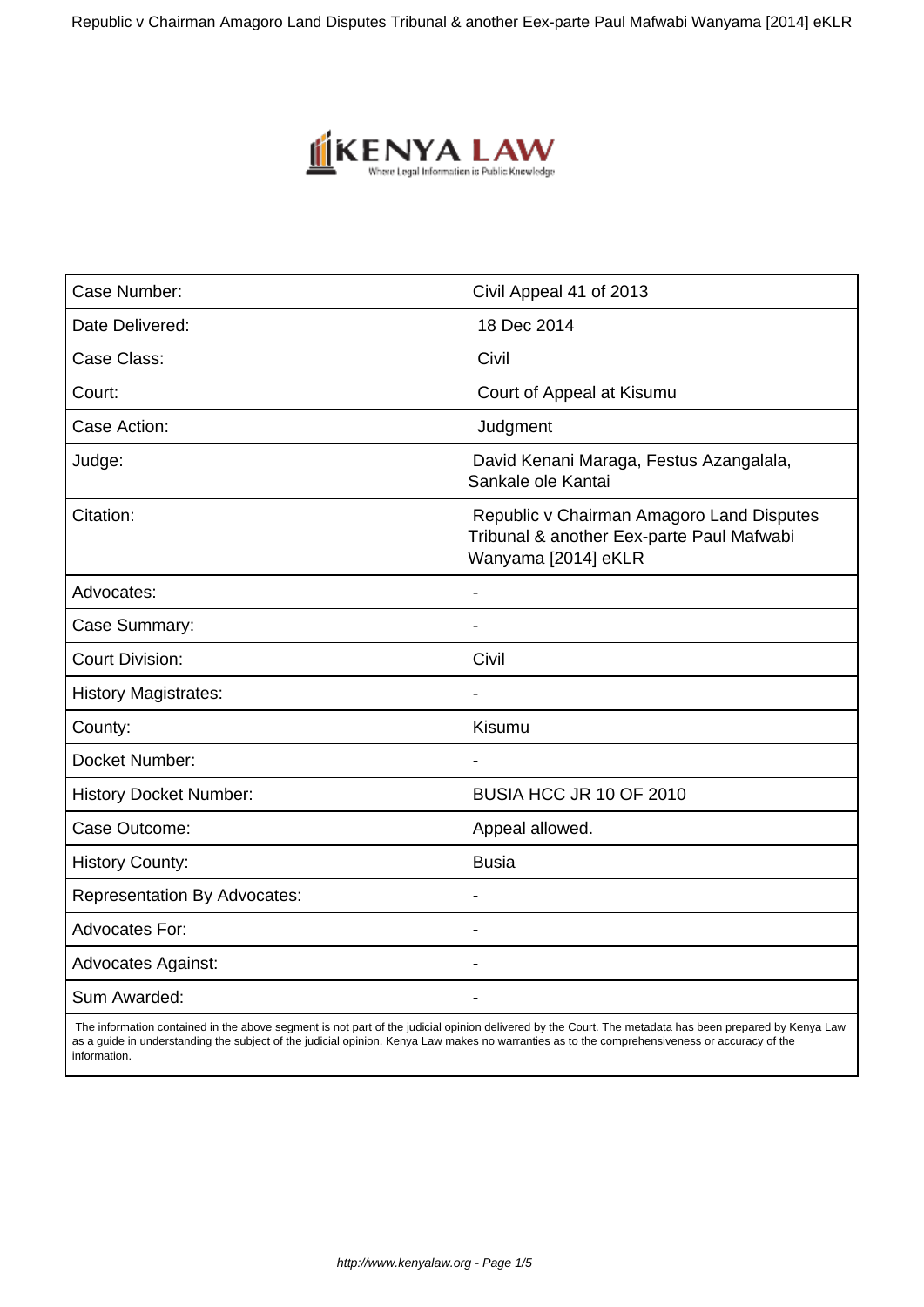Republic v Chairman Amagoro Land Disputes Tribunal & another Eex-parte Paul Mafwabi Wanyama [2014] eKLR

# **IN THE COURT OF APPEAL**

## **AT KISUMU**

#### **(CORAM: MARAGA, AZANGALALA & KANTAI, JJ. A)**

#### **CIVIL APPEAL NO. 41 OF 2013**

#### **BETWEEN**

## **IN THE MATTER OF AN APPLICATION BY: PAUL MAFWABI WANYAMA FOR LEAVE TO APPLY FOR JUDICIAL REVIEW ORDERS OF CERTIORARI**

**AND**

## **IN THE MATTER OF BUSIA PRINCIPAL MAGISTRATE'S COURT LAND DISPUTES TRIBUNAL CASE NO. 89 OF 2008**

#### **AND**

# **IN THE MATTER OF DECISION OF AMAGORO LAND DISPUTES TRIBUNAL CASE NO. 15 OF 2007 – NORTH TESO LOCATION**

#### **BETWEEN**

**REPUBLIC .................................................................................................................................................**

**............APPLICANT**

#### **AND**

**THE CHAIRMAN AMAGORO LAND DISPUTES TRIBUNAL .................................RESPONDENT**

**AND**

**JACINTA**

**PAPA...........................................................................................................................INTERERSTED**

**PARTY**

## **EX-PARTE**

**IN THE MATTER OF PAUL MAFWABI WANYAMA...............................................................APPLICANT**

**(Appeal from a Ruling of the High Court of Kenya at**

 **Busia (Hon. Justice S. M. Kibunja, J) dated 31st July, 2013**

**in**

#### **BUSIA HCC JR No. 10 OF 2010**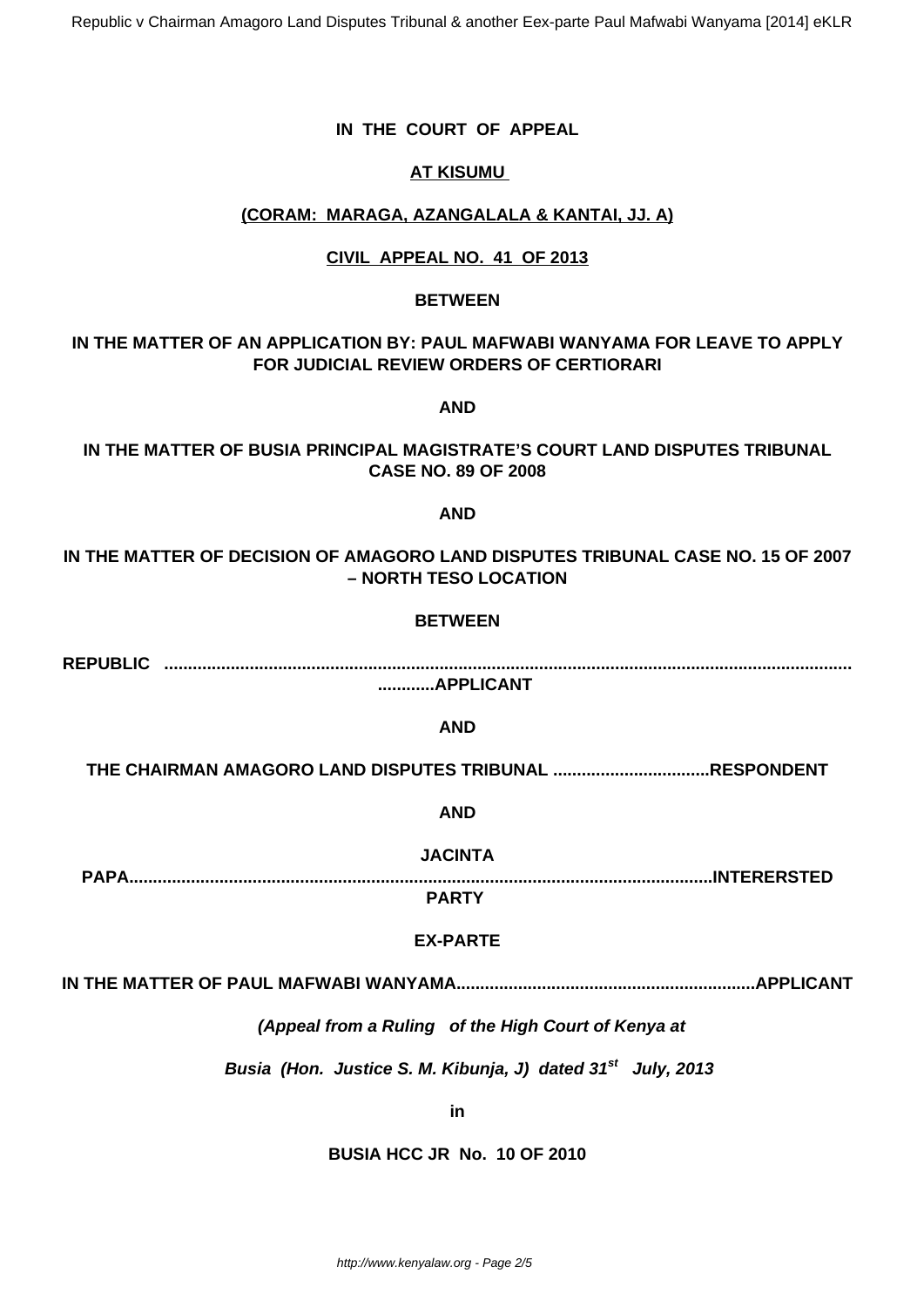Republic v Chairman Amagoro Land Disputes Tribunal & another Eex-parte Paul Mafwabi Wanyama [2014] eKLR

#### **\*\*\*\*\*\*\*\*\*\*\*\*\*\*\*\*\*\*\*\*\*\*\*\*\*\*\*\*\*\***

#### **JUDGEMENT OF THE COURT**

Jacinta Papa ("**the appellant"**) named as Interested Party in this appeal, filed a dispute against Paul Mafwabi Wanyama at the Amagoro Land Disputes Tribunal concerning a parcel of land known as Title Number North Teso/Kocholya/122. That Tribunal ruled in her favour in its decision handed down on  $17<sup>th</sup>$  November, 2008 and its award was adopted as a judgement of the court by the Principal Magistrate's Court at Busia on 16<sup>th</sup> December, 2008. That did not go down well with Paul Mafwabi Wanyama ("**the respondent"**) who moved to the High Court of Kenya at Bungoma with an application for leave to apply for the judicial review order of certiorari and that such leave to operate as a stay of the judgement of the Busia Magistrate's Court.

The respondent appeared before Mbogholi, J, on 30<sup>th</sup> January, 2009 who heard the ex-parte application and being satisfied on the material presented before him granted leave to apply for judicial review ordering further the that leave granted was to operate as stay of the said judgment and the substantive application be filed within twenty one (21) days. The substantive application was not filed within the twenty one days ordered by the learned judge but was filed three days out of time.

The respondent then moved the court by a Notice of Motion in which he prayed in the material part that the respondent be granted leave to file the substantive motion out of time.

The appellant took preliminary points of law stating that the application was an abuse of the court process and that the judicial review proceedings should be dismissed.

The application for extension of time was heard by S. M. Kibunja, J, who in the Ruling delivered on 31<sup>st</sup> July, 2013 granted leave extending time and deemed the motion already filed as properly filed and served. Those orders prompted this appeal premised on two grounds of appeal faulting the learned judge for extending time. It is also stated that the learned judge erred in law in delivering a ruling which was contrary to statutory and procedural law.

The only issue that calls for our consideration is whether the learned judge had jurisdiction to apply rules of procedure in the Civil Procedure Act in the matter that was before him.

The application for extension of time was anchored on Sections 3 and 95 of the Civil Procedure Act. The learned Judge set out those provisions in his Ruling and further held that he had power to extend time under those Sections and as provided by **Order 50 Rule 6** of the C**ivil Procedure Rules.**

Judicial review jurisdiction is a special jurisdiction which is neither civil nor criminal and it is governed by Sections 8 and 9 of the **Law Reform Act** which is the substantive law while **Order 53 of the Civil Procedure Rules** sets out the procedural law. By those provisions the High Court is mandated to issue orders of mandamus, certiorari or prohibition in appropriate judicial review proceedings.

Judicial review is only concerned with the reviewing of the decision making process and the evidence is found in the affidavits filed in support of the application –

## See **Commissioner of Lands v Hotel Kunste Limited Civil Appeal No. 234 of 1995 and Sanghani Investment Limited Officer in Charge Nairobi Remand and Allocation Prison [2007] 1EA 354.**

The question in judicial review applications is not whether the judge disagrees with what the public body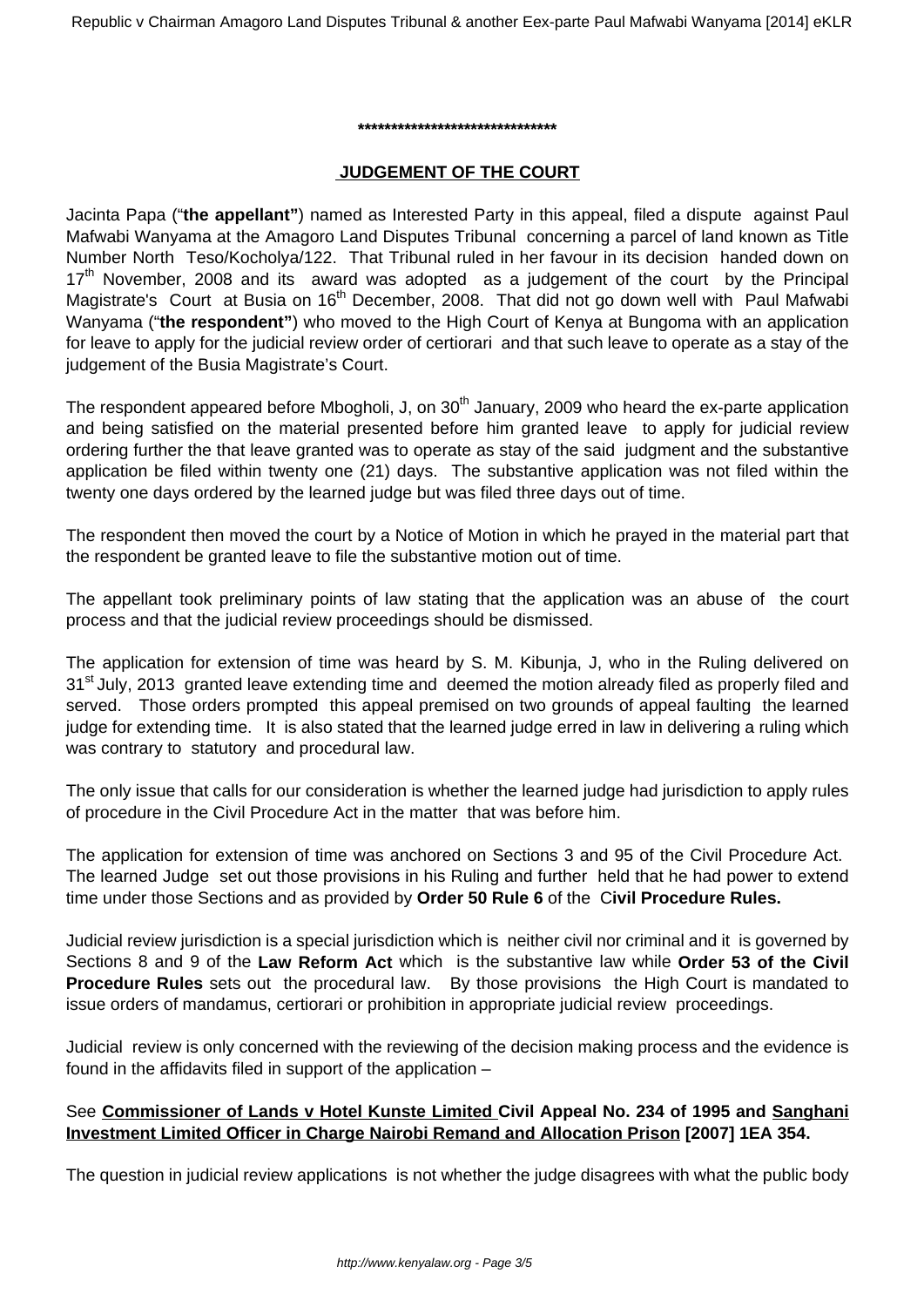has done, but whether there is some recognisable public law wrong that has been committed. Whereas private law proceedings involve the claimant asserting rights, judicial review represents the claimant invoking the supervisory jurisdiction of the Court through proceedings brought nominally by the Republic. See **R v Traffic Commissioner for North Western Traffic Area ex parte Brake [1996] COD 248.**

Judicial review applications do not deal with the merits of the case but only with the process. For instance judicial review applications do not determine ownership of a disputed property but only determines whether the decision makers had the jurisdiction, whether the persons affected by the decision were given an opportunity to be heard before it was made and whether in making the decision the decision maker took into account relevant matters or did take into account irrelevant matters. It follows that where an applicant brings judicial review proceedings with a view to determining contested matters of facts and in effect determine the merits of the dispute, the Court would not have jurisdiction in such proceedings to determine such a dispute and would leave the parties to ventilate the merits of the dispute in the ordinary civil suits.

The purview of judicial review was clearly set by Lord Diplock in the case of **Council for Civil Service Unions v Minister for Civil Service [1985] A.C. 374, at 401 D** when he stated that:-

**"Judicial review as I think developed to a stage today when … one can conveniently classify under three heads the grounds upon which administrative action is subject to control by judicial review. The first ground I would call "illegality", the second "irrationality" and the third "procedural impropriety"...... By "illegality" as a ground for judicial review I mean that the decision maker must understand correctly the law that regulates his decision making power and must give effect to it......... By "irrationality" I mean what can now be succinctly referred to as "Wednesbury unreasonableness"...... it applies to a decision which is so outrageous in its defiance of logic or of accepted moral standards that no sensible person who had applied his mind to the question to be decided could have arrived at it...... I have described the third head as "procedural impropriety" rather than failure to observe basic rules of natural justice or failure to act with procedural fairness towards the person who will be affected by the decision."**

Judicial review is thus concerned with the decision making process and illegality or otherwise of the decision rather than with the merits thereof. As was held in **Municipal Council of Mombasa v Republic & Umoja Consultants Ltd Civil Appeal No. 185 of 2001**:

**"Judicial review is concerned with the decision making process, not with the merits of the decision itself: the Court would concern itself with such issues as to whether the decision makers had the jurisdiction, whether the persons affected by the decision were heard before it was made and whether in making the decision the decision maker took into account relevant matters or did take into account irrelevant matters. The court should not act as a Court of Appeal over the decider which would involve going into the merits of the decision itself-such as whether there was or there was not sufficient evidence to support the decision. It is the duty of the decision maker to comply with the law in coming to its decision, and common sense and fairness demands that once the decision is made, it is his duty to bring it to the attention of those affected by it more so where the decision maker is not a limited liability company created for commercial purposes but its a statutory body which can only do what is authorised by the statute creating it and in the manner authorised by statute."**

The judicial review proceedings before the learned judge, which have given rise to this appeal were therefore special in nature and the learned judge erred in importing provisions of the Civil Procedure